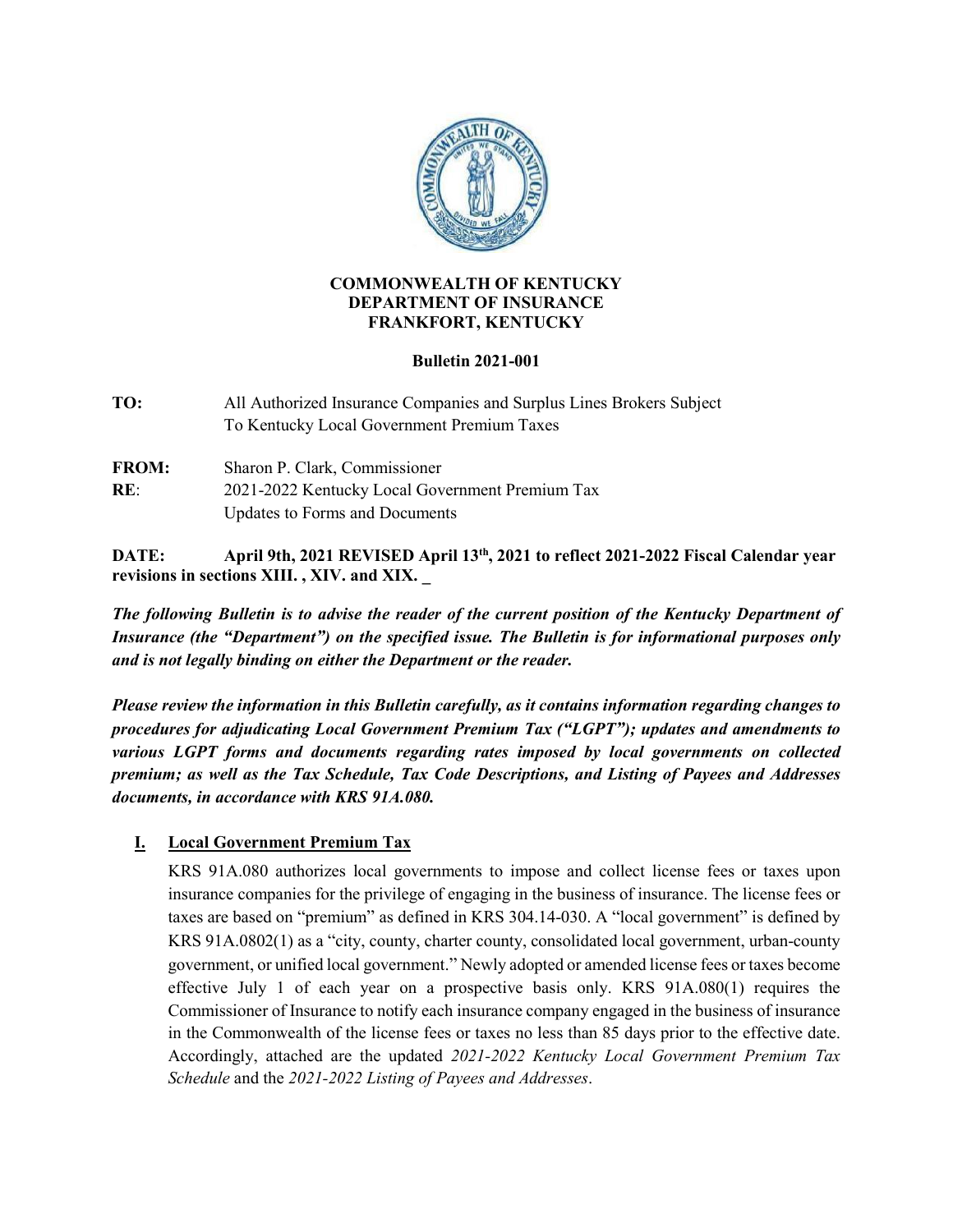Local governments that have adopted or amended their LGPT rates, payees, and addresses since the publication of Bulletin 2020-03 are indicated with an asterisk (\*) on the *2021-2022 Local Government Premium Tax Schedule*. **Please also note changes in** *Tax Codes* **on the** *Local Government Premium Tax Code Descriptions* **document***.*

Surplus lines brokers are subject to the payment of LGPT pursuant to KRS 304.10-180(3). Consequently, surplus lines brokers and insurance companies are obligated to comply with the provisions of KRS 91A.080. Insurance companies and surplus lines brokers must adopt procedures to conform to the 2021-2022 Local Government Premium Tax Schedule by July 1, 2021. The *2021- 2022 Local Government Premium Tax Schedule* applies only to premiums collected July 1, 2021, through June 30, 2022.

# **II. Determination of LGPT Liability**

To assist insurance companies and surplus lines brokers in determining the location of an insurance risk, the Department has published the *LGPT Risk Location Chart*, located on the Department's website at [http://insurance.ky.gov/ppc/Documents/LGPTRiskLocationChart070212.pdf.](http://insurance.ky.gov/ppc/Documents/LGPTRiskLocationChart070212.pdf) Pursuant to KRS 91A.080, taxes are imposed on insurance risks located within the corporate limits of the local government. An insurance risk may not necessarily be located at the mailing address of the insured. It is imperative that the insurance company/surplus lines broker identify the specific county and/or city, as well as physical address/actual risk location, in order to properly assess the LGPT. ZIP codes shall not be used to determine LGPT.

Pursuant to KRS 91A.0806(6), to assist in identifying the location of an insurance risk, an insurance company/surplus lines broker shall use a Verified Risk Location system or program during the calendar year if the total policies issued and renewed by the insurance company/surplus lines broker in Kentucky in the preceding calendar year is more than two thousand (2,000). An insurance company/surplus lines broker may avoid penalties associated with the nonpayment of LGPT, provided the insurance company/surplus lines broker utilizes a Verified Risk Location system and performs due diligence in the location of insurance risks in accordance with KRS 91A.0806(4).

The insurance company/surplus lines broker must use the LGPT rate effective on the first day of the policy term. When an insurance company/surplus lines broker collects a premium as a result of a change in the policy during the policy term, the LGPT rate used shall be the rate in effect on the effective date of the policy change. The LGPT rates are to be charged per policy.

## **III. Disclosure of Local Government Premium Tax**

In accordance with KRS 91A.0810 and 806 KAR 2:092, if the LGPT is included in the premium charged to the policyholder, the insurance company/surplus lines broker shall disclose the amount of the LGPT charged for the term and the name of the taxing jurisdiction to which the LGPT is due. For newly issued policies, the disclosure shall be included on the policy, the declarations page(s), or the initial billing instrument. For renewed or newly endorsed policies, the disclosure shall be included on the renewal certificate or the billing instrument for each period for which premium or additional premium is charged to the policyholder. Insurance companies/surplus lines brokers should refer to 806 KAR 2:092 for a complete list of instructions regarding the contents of the disclosure.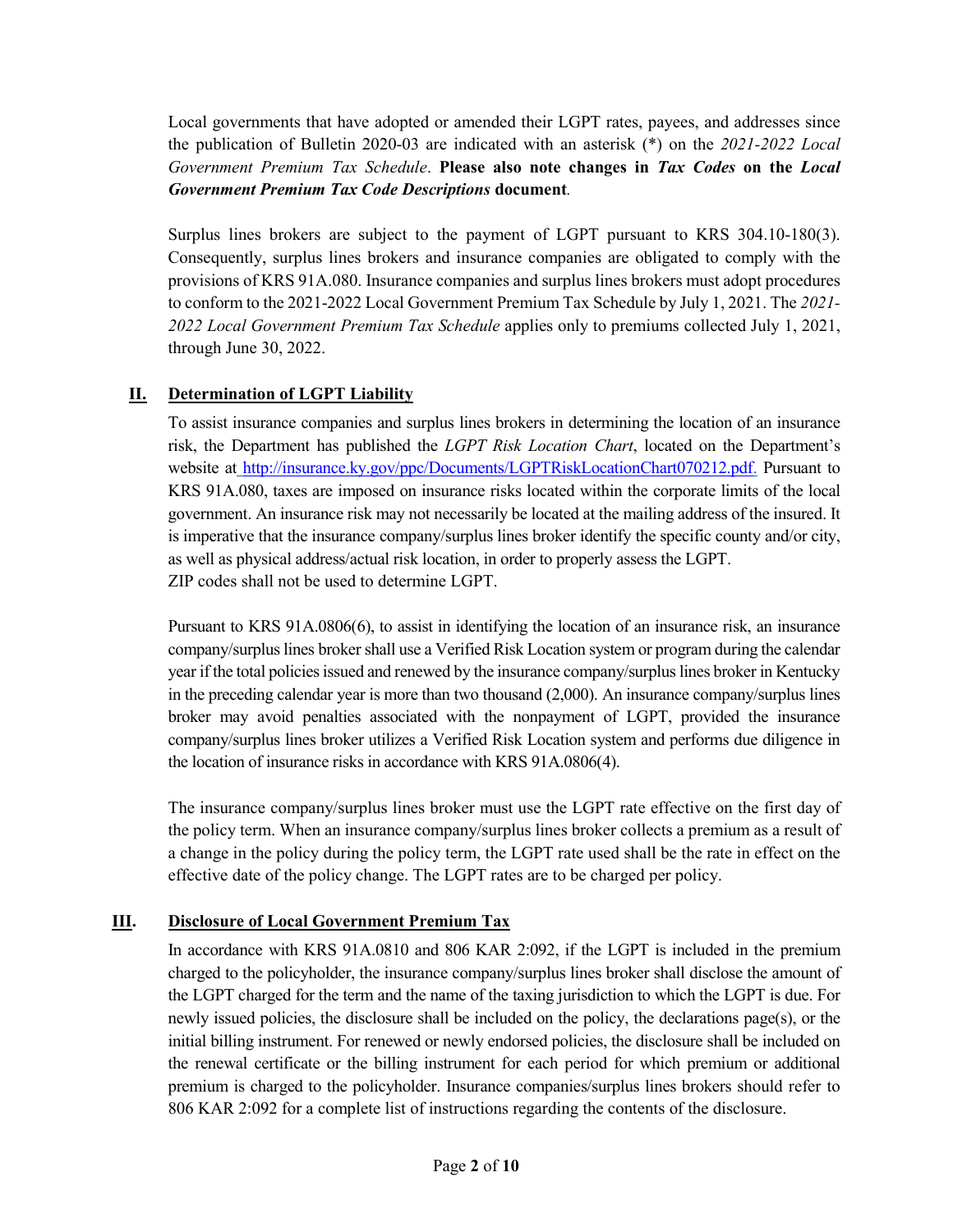### **Other disclosure provisions include:**

- (a) Disclosure of LGPT shall not be required if the insurance company does not charge the LGPT to the policyholder;
- (b) If LGPT is owed to multiple taxing jurisdictions, the disclosure shall list separately each taxing jurisdiction to which LGPT is owed;
- (c) If a credit of a city LGPT is applied to a county LGPT pursuant to KRS 91A.080(12), and the result is that no LGPT is owed to the county, the disclosure is not required to include the county in the itemization of taxing jurisdictions required in 806 KAR 2:092 Section 3; and
- (d) If a collection fee is included in the amount charged to the policyholder, the disclosure shall state that the amount includes the LGPT and a collection fee.

### **IV. Special Instructions Related to Surplus Lines Business**

Pursuant to KRS 304.10-180(3), each surplus lines broker is required to pay the LGPT in accordance with KRS 91A.080.

As outlined in Section XV of this Bulletin, separate quarterly tax returns shall be submitted to the applicable local government by the surplus lines broker using Form *LGT-141*. Each return submitted to the local government shall include a listing of the insurance companies that supplied the coverage for which the premiums and LGPT are being reported. This information shall be listed in the designated section of Form *LGT-141*. Please note that surplus lines brokers are not required to submit a separate Form *LGT-141* to each local government for every insurance company through which insurance business was exported. However, it is important to note that the Department requires a breakdown of premium and LGPT by company and municipality when reporting the annual reconciliation.

In accordance with Section XVII of this Bulletin, annual reconciliation reports shall be filed with the Department, as well as with the applicable local government, by the surplus lines broker. Each return/Form *LGT-141* submitted to local governments shall include a listing of the insurance companies that supplied the coverage for which the premiums and LGPT are being reported. This information shall be listed in *SECTION III* of Form *LGT-140*. Please note that surplus lines brokers are not required to submit a separate Form *LGT-140* to each local government for every insurance company through which insurance business was exported.

## **V. Exemptions to LGPT Liability** (*see* KRS 91A.080(10) through (14))

### **No license fee or LGPT shall apply to premiums collected on the following:**

- Policies of group health insurance provided for state employees under KRS 18A.225;
- Health insurance policies issued to individuals;
- Workers' compensation insurance;
- Annuities;
- Federal flood insurance;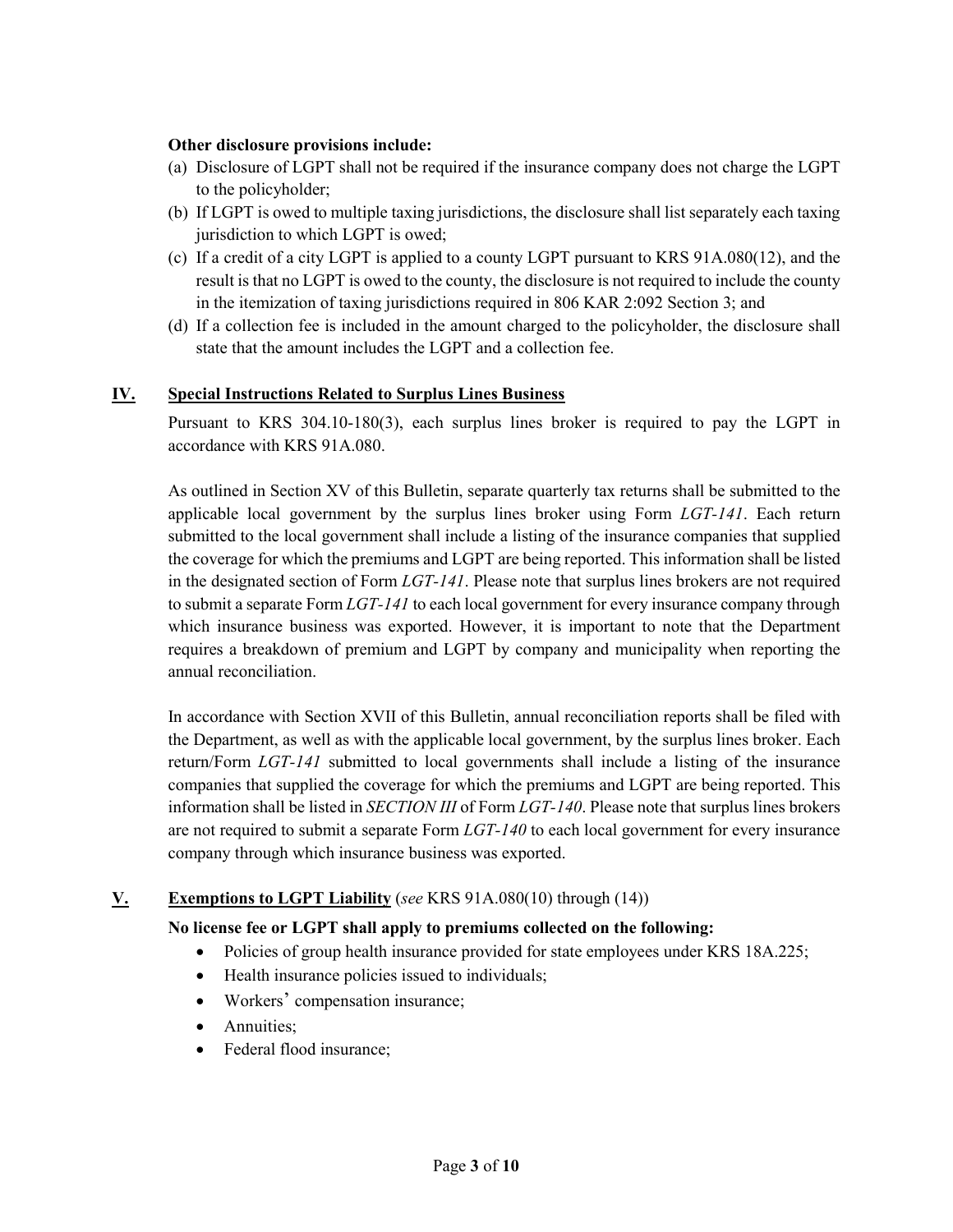- Municipal bonds, leases or other debt instruments issued by or on behalf of the local government unless the bonds, leases, or other debt instruments are issued for profit or on behalf of for-profit or private organizations;
- Policies for high deductible health plans as defined in 26 U.S.C. sec. 223(c)(2), commonly referred to as health savings accounts;
- Policies of insurance or reinsurance by the Federal Crop Insurance Corporation as defined in 7 C.F.R. sec. 400.352(b)(2);
- Policies insuring or naming the state or one of its agencies or political subdivisions as an insured and surety bonds where the state or one of its agencies or political subdivisions is the obligee. For the purposes of LGPT payments, public school districts are considered agencies of the state, and policies insuring public school districts, as well as bonds with public school districts named as the obligee are exempt from LGPT;
- Premiums paid to an insurance company or surplus lines broker by nonprofit self-insurance groups whose membership consists of cities, counties, charter county governments, urban county governments, consolidated local governments, unified local governments, school districts, or any other political subdivisions of the Commonwealth; or
- Policies issued to public service companies that pay ad valorem taxes.

# **No license fee or LGPT shall apply to policies issued by:**

- Entities issued a certificate of authority to do business in Kentucky only as a health maintenance organization (HMO) pursuant to KRS 304.38-060;
- Entities issued a certificate of authority to do business in Kentucky as a captive insurer pursuant to KRS 304.49-010;
- Domestic life insurance companies electing to be taxed under the provisions of KRS 136.320 — Capital and Surplus Tax; or
- Fraternal benefit societies pursuant to KRS 304.29-241.

Additional exemptions may apply pursuant to the ordinance enacted by the local government. Where applicable, please refer to the *Tax Code* for each local government identified on the attached *2021-2022 Local Government Premium Tax Schedule*, and as denoted in the *2021-2022 Tax Code Descriptions* document, for additional information.

Unless otherwise excluded by local government ordinance, a city is not exempt from the payment of county LGPT.

# **VI. Indivisible Premium**

KRS 91A.080(8) requires a breakdown of all collections by category of insurance listed in the statute. Therefore, the appropriate premium must be allocated to the various lines of business before the applicable LGPT is calculated. For indivisible premiums, a weight of two-thirds of the premium must be given to the fire provision and one-third of the premium to the property and casualty provisions before determining the LGPT.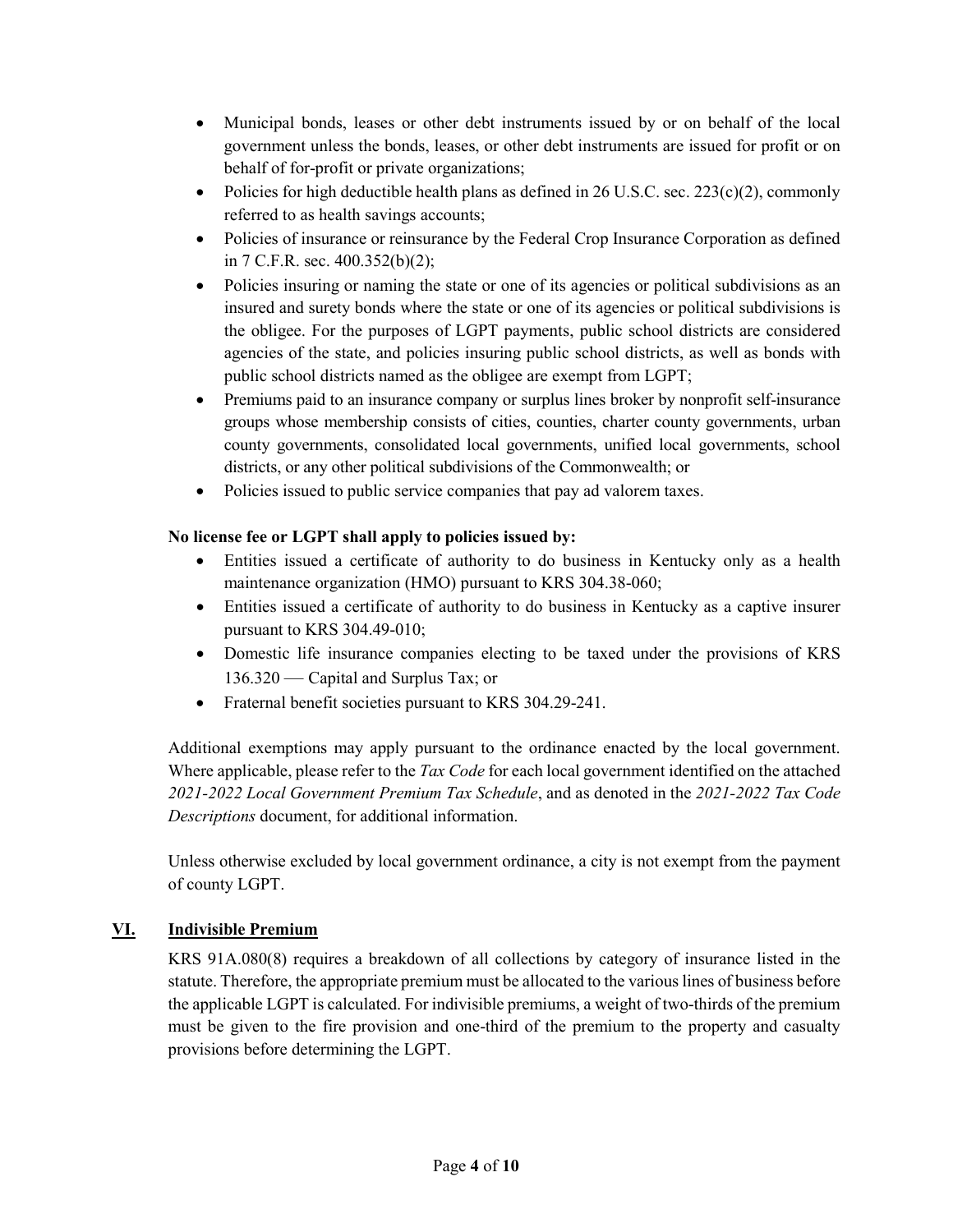### **VII. LGPT on Life Insurance**

The LGPT on life insurance shall be based on the first year's premiums and applied to the amount actually collected within the first year.

### **VIII. Minimum Tax**

In some instances, a local government will enact an LGPT percentage, as well as a minimum tax amount. In these instances, the policyholder may have to pay either the LGPT amount calculated on the percentage rate, or the minimum tax amount established by the taxing jurisdiction on applicable lines of business; whichever is greater. The minimum tax is based upon the policy term and applicable only to new and renewal business on lines of business on which LGPT is imposed, unless otherwise stipulated in the local government's ordinance denoted in the *2021-2022 Tax Code Descriptions* document. Minimum tax is collected per policy and paid to the applicable taxing jurisdiction on a quarterly basis using Form *LGT-141*.

## **IX. Flat Fees**

Flat fees shall be paid quarterly using Form *LGT-141* per insurance company and are not chargeable to the policyholder.

# **X. Collection Fees**

Pursuant to KRS 91A.080(4) and 806 KAR 2:150, a reasonable collection fee may be charged and retained by the insurance company or its agent. The collection fee shall not be more than fifteen percent (15%) of the LGPT collected and remitted to the local government, or two percent (2%) of the taxable premium, whichever is less. This fee is in addition to the LGPT payable.

If a refund or credit of a LGPT is received by an insurance company/surplus lines broker that passed the LGPT on to the policyholder, and the amount refunded or credited is not owed to another local government, the insurance company/surplus lines broker is required to pay to the policyholder the full amount of the refund or credit, including any collection fee that had been retained. In accordance with 806 KAR 2:150, Section 2(5), a collection fee refunded shall be returned to the policyholder on a pro rata basis in the same manner that the refund of the LGPT is made.

## **XI. Appeals for LGPT Refunds, Credits, or Assessments**

KRS 91A.0804 provides a sole and exclusive method for the filing of amended returns and requests or assessments by an insurance company/surplus lines broker, local government, or policyholder for nonpayment, underpayment, or overpayment of any license fee or LGPT imposed pursuant to KRS 91A.080. The procedures outlined in KRS 91A.0804, which were amended effective July 15, 2018, must be followed to properly request a refund or assessment related to nonpayment, underpayment or overpayment of LGPT.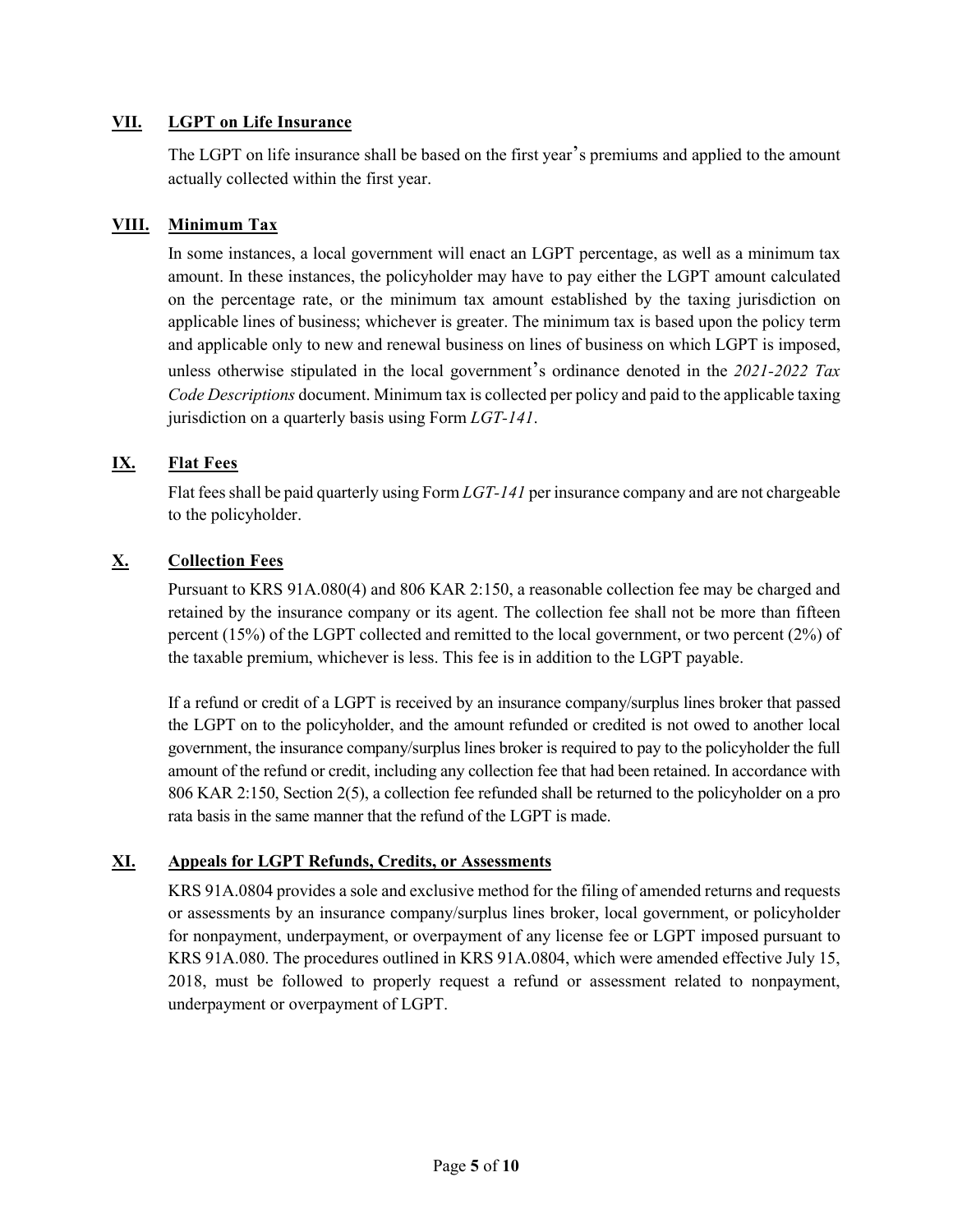All amended returns, requests for refunds or credits, and assessments shall be made within two years of the due date of the annual reconciliation (March 31) for the tax period during which the error was made. However, in the case of fraudulent failure to file a return or the filing of a fraudulent return, the underpayment may be assessed at any time.

Please note: If a quarterly report/return is amended for a previous tax year, the annual reconciliation must also be amended.

# **XII. Unearned Premiums**

In accordance with KRS 91A.080(3), when premiums are returned to policyholders, as in the instance of a policy cancellation, the license fee or LGPT shall be returned by the insurance company/surplus lines broker to the policyholder pro rata on the unexpired amount of the premium. The license fee or LGPT shall be returned at the same LGPT rate at which it was collected and shall be taken as a credit by the insurance company/surplus lines broker on its next quarterly report to the local government. Returned premiums shall be reported on the annual reconciliation Form *LGT-140*. If the LGPT rate of the returned premium is different from the LGPT rate of the quarter in which it was returned, the returned premiums and the rate at which they were returned must be listed as separate line items on the amended Form *LGT-140.*

## **XIII. Credit for City LGPT Against County LGPT**

## *Tax Code "A"*

KRS 91A.080(12) and 806 KAR 2:095 requires insurance companies to credit city license fees or LGPT against the county license fees or LGPT imposed for the same license fees or LGPT imposed by the county. This credit only applies if the county ordinance was enacted on or after July 13, 1990. A credit of the city license fees or LGPT against the county license fees or LGPT must be taken if all of the following are true:

- The risk is located within the city limits;
- The county in which the city is located also imposes an LGPT;
- The county issued its Ordinance on or after July 13, 1990; and
- The county license fee or LGPT for the applicable line of business (life, health, casualty, etc.) is higher than the city license fee or LGPT.

If a credit is required, the insurance company must pay the license fee or LGPT due to the city and pay the balance due to the county.

**For quarterly reporting purposes, city LGPT credits against county LGPT should be submitted to the county using Form** *LGT-142***, along with Form** *LGT-141* **to both the county and the city.**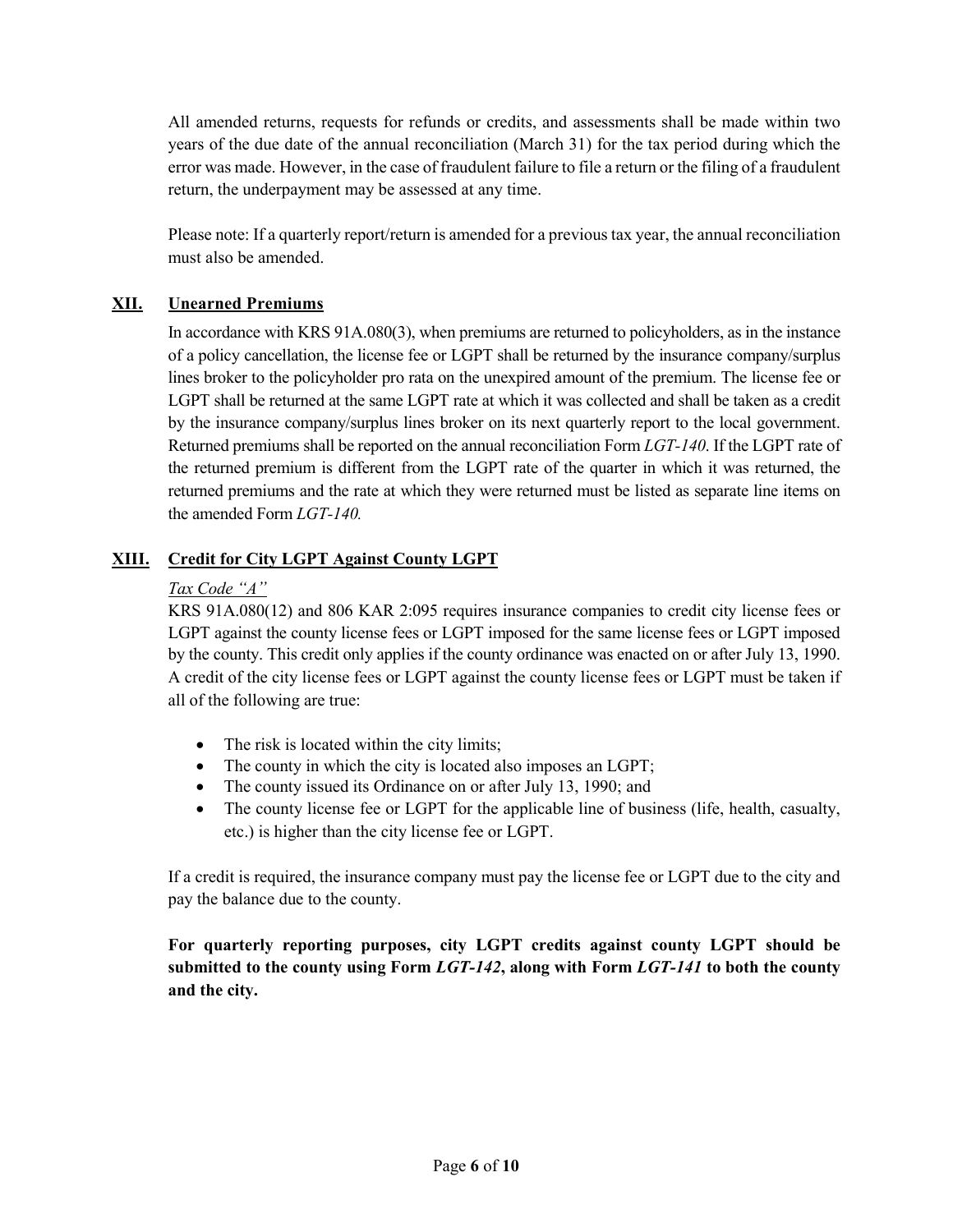For July 1, 2021, through June 30, 2022, *Tax Code A* applies to these cities/counties:

| <b>Hopkins County</b><br>City of Dawson Springs (Life Only)<br>City of Saint Charles (Life Only)<br>City of White Plains (Life Only)                                       | Meade County<br>City of Ekron (Except Health & Life)          |
|----------------------------------------------------------------------------------------------------------------------------------------------------------------------------|---------------------------------------------------------------|
| Pulaski County<br>City of Science Hill (Except Health)                                                                                                                     | Menifee County<br>City of Frenchburg (Except Health & Life)   |
| <b>Trimble County</b><br>City of Milton (Except Health)                                                                                                                    | Henderson County<br>City of Robards                           |
| <b>Floyd County</b><br>City of Wheelwright (Health Only)<br>City of Prestonsburg (Life Only)                                                                               | <b>Knott County</b><br>City of Hindman (Except Health & Life) |
| <b>Bullitt County</b><br>City of Fox Chase<br>City of Hillview<br>City of Hunters Hollow<br>City of Lebanon Junction<br>City of Mount Washington<br>City of Shepherdsville |                                                               |

# **XIV. "Grandfathered" County Taxes**

# *Tax Code "B"*

Counties in which LGPT was levied prior to July 13, 1990 are considered to have a "grandfathered" status. In these areas, LGPT applies to both the incorporated (city) and unincorporated (county) areas.

If the insured risk is located within the incorporated city boundary, both the city and the county are owed their respective LGPT amounts, and no credit may be taken. If the risk is located only in the county, then only county LGPT is owed to the county and no credit is applicable.

# **LGPT collected within these cities must also be reported quarterly, and separate LGPT returns must be submitted to the respective counties using form LGT-141**.

For July 1, 2021 through June 30, 2022 *Tax Code B* applies to these cities/counties:

| <b>Anderson County</b> | <b>Fulton County</b> | <b>Washington County</b> |
|------------------------|----------------------|--------------------------|
| • City of Lawrenceburg | • City of Hickman    | City of Springfield      |
|                        | • City of Fulton     |                          |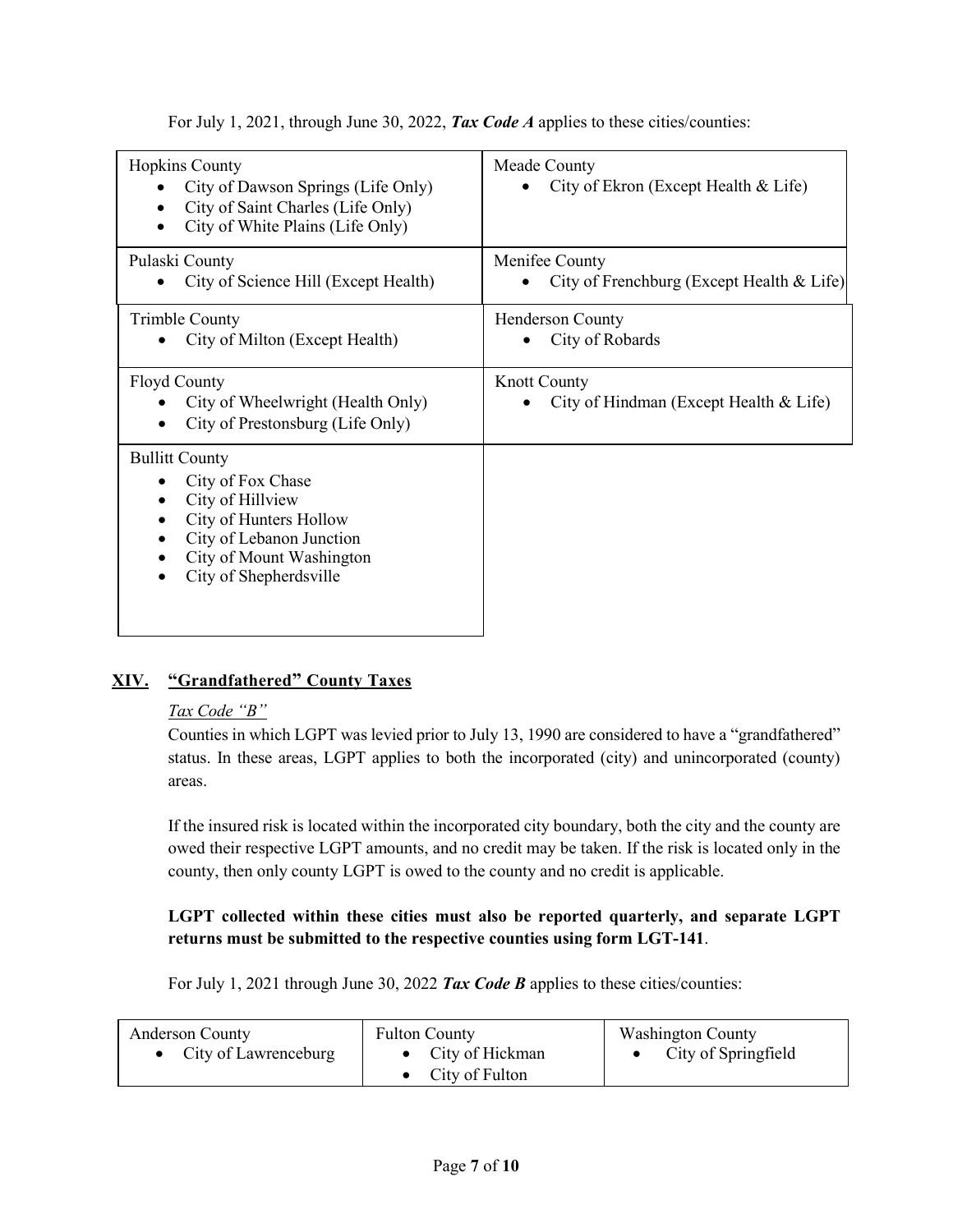## **XV. Quarterly Payment of LGPT**

In accordance with KRS 91A.080(2) and 806 KAR 2:095, license fees or LGPT are due to the applicable local government thirty (30) days after the end of each calendar quarter. Each insurance company/surplus lines broker shall file separately using Form *LGT-141* or a substantially similar form. Please do not send copies of Form *LGT-141* to the Department, as they are not required to be filed with the Department. However, pursuant to 806 KAR 2:070 and KRS 304.10-160, these Forms must be retained for a minimum period of five years. For more specific information regarding the filing of quarterly tax returns, please refer to the instructions for filing on Form *LGT-141*.

# **Quarterly filings should be submitted to the taxing jurisdiction on Form** *LGT-141* **or a substantially similar form.**

# **XVI. Penalties**

Pursuant to KRS 91A.080(9), any license fee or LGPT not paid on or before the due date shall bear interest from the date due until paid. The Department of Revenue has set the interest rate on unpaid or underpaid LGPT for 2021 at five percent  $(5\%)$ . Any interest due is payable to the applicable local government. In addition, the local government may assess a ten percent (10%) penalty on a license fee or LGPT not paid within thirty (30) days after the due date.

If, after an audit requested by a local government, the Department finds that an insurance company/surplus lines broker has willfully engaged in a pattern of business conduct that fails to properly collect and remit the fee or LGPT imposed by a local government pursuant to the authority granted by KRS 91A.080(7), the Department may assess the responsible insurance company/surplus lines broker a penalty fee.

The penalty fee may be no greater than ten percent (10%) of the additional license fees or LGPT determined to be owed to the local government.

The penalty fee shall be paid to the local government owed the license fee or LGPT, less any administrative costs of the Department in enforcing KRS 91A.080(7). Any insurance company/surplus lines broker held responsible for a penalty fee may request a hearing with the Department. The hearing will be conducted pursuant to KRS 304.2-310 through 304.2-370, regarding the finding of a willful violation and the subsequent penalty fee.

In accordance with KRS 91A.0806(5), upon the presentation of proof that an insurance company has complied with the provisions of KRS 91A.0806(4) by performing due diligence in the location of risks and employing a verified risk location system or an alternative risk location method authorized by KRS 91A.0806(3), the insurance company:

(a) Shall not be subject to penalties for failure to comply with KRS 91A.080 that may otherwise be imposed pursuant to KRS Chapter 304 or KRS 91A.080(7) for failure of a risk location system or program to properly locate risks;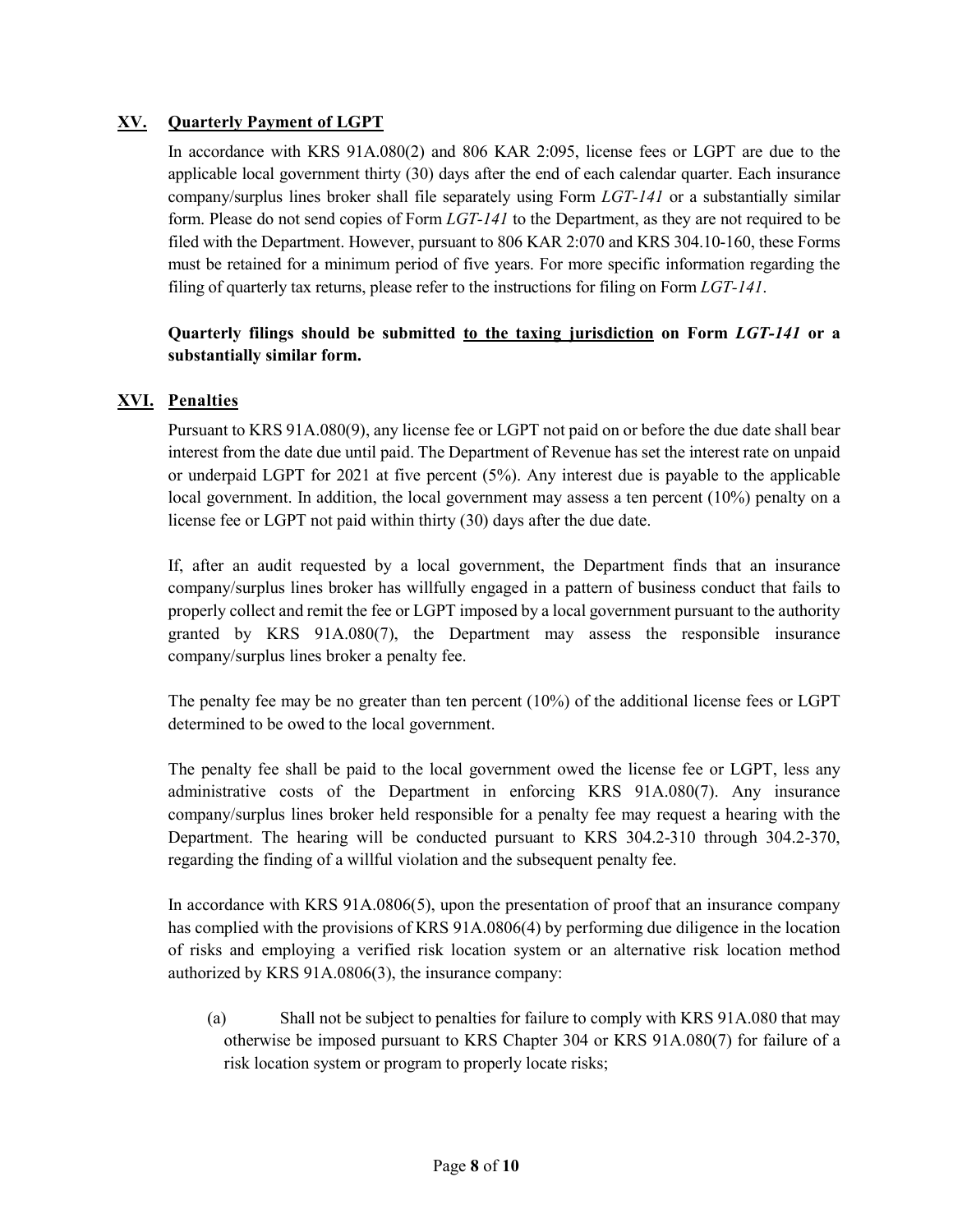- (b) Shall be held harmless from any liability including, but not limited to, liability for penalties, except for the LGPT that is due and interest on the LGPT that an insurance company has failed to timely remit, that would otherwise be due solely as a result of a failure to properly collect and remit the LGPT or fee levied pursuant to KRS 91A.080 because of failure of a risk location system or program to properly locate risks; and
- (c) Shall not be subject to penalties under KRS 91A.0804(3)(c).

# **XVII. Annual Reconciliation**

In accordance with KRS 91A.080(8) and 806 KAR 2:095, each insurance company/surplus lines broker shall, on or before March 31 of each year, file the Local Government Premium Tax Annual Reconciliation Report to the applicable local government. Form *LGT-140* must be submitted by paper copy to the local government.

If an insurance company/surplus lines broker has not collected premiums for which LGPT applies, the insurance company/surplus lines broker shall electronically file an annual reconciliation with the Department indicating the reason that no LGPT was due.

A filing fee of \$5.00 per insurance company/surplus lines broker shall be submitted with the annual reconciliation filing in a format compatible with the electronic filing option chosen. The failure to file the annual reconciliation or to remit the \$5.00 filing fee constitutes a violation of 806 KAR 2:095 and could result in administrative action.

### **A. Mandatory Electronic Annual Reconciliation Filing Requirements**

The Local Government Premium Tax Annual Reconciliation report shall be submitted to the Department in an **electronic** format**. The Department no longer accepts paper copy annual reconciliation reports**. **Electronic filing for both the on line LGT-140 form and FTP are now filed through the eServices Portal.**

## **B. Electronic Filing LGT-140 Form and FTP eServices Portal**

## **1. Surplus lines brokers**

Access to electronically submit the annual reconciliation pursuant to KRS 91A.080 is automatically included with existing eServices accounts for surplus lines users with "Individual Access" account types. If a new Kentucky Online Gateway (KOG) account is required, you may create one at the following link: <https://insurance.ky.gov/doieservices/UserRole.aspx>

## **2. Insurance Companies**

Insurance companies will need to establish an eServices account for the company by choosing the "Insurer: Annual Reconciliation" account type, in eServices. If a new Kentucky Online Gateway (KOG) account is required, you may create one at the following link[: https://insurance.ky.gov/doieservices/UserRole.aspx](https://insurance.ky.gov/doieservices/UserRole.aspx)